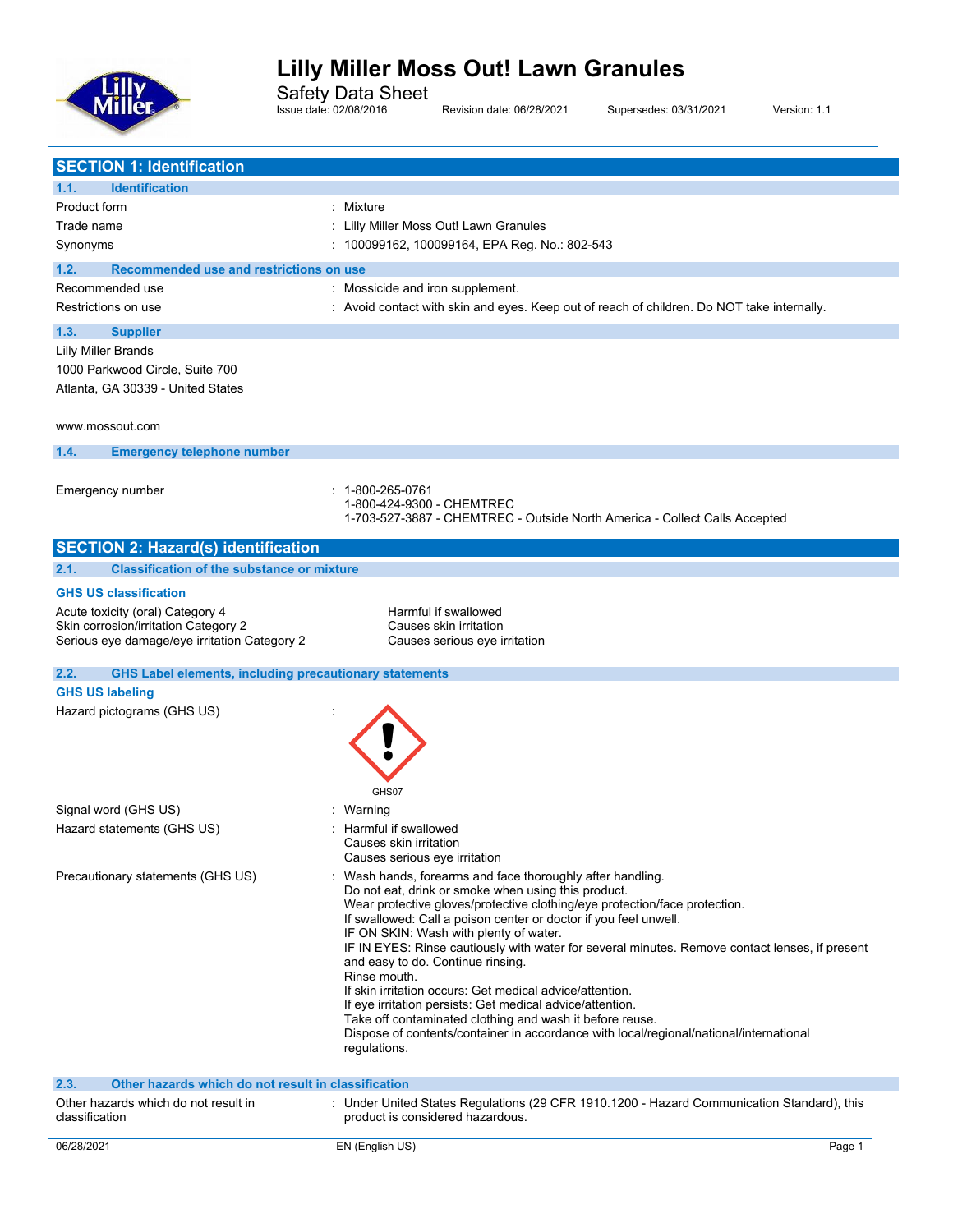Safety Data Sheet

**2.4. Unknown acute toxicity (GHS US)**

Not applicable **SECTION 3: Composition/Information on ingredients 3.1. Substances** Not applicable **3.2. Mixtures Name Product identifier %** Ferrous Sulfate Monohydrate (CAS-No.) 17375-41-6 32 Non-hazardous and/or does not meet criteria for classification (CAS-No.) N/A CAS-No.) N/A Balance **SECTION 4: First-aid measures 4.1. Description of first aid measures** First-aid measures after inhalation : IF INHALED: Remove person to fresh air and keep comfortable for breathing. Call a POISON CENTER or doctor/physician if you feel unwell. First-aid measures after skin contact : IF ON SKIN: Wash with plenty of soap and water. If skin irritation or rash occurs: Get medical advice/attention. First-aid measures after eye contact : IF IN EYES: Rinse cautiously with water for several minutes. Remove contact lenses, if present and easy to do. Continue rinsing. If eye irritation persists: Get medical advice and attention. First-aid measures after ingestion : IF SWALLOWED: Call a POISON CENTER or doctor/physician if you feel unwell. Rinse mouth. Do NOT induce vomiting unless directed to do so by medical personnel. **4.2. Most important symptoms and effects (acute and delayed)** Symptoms/effects after skin contact : Causes skin irritation. Symptoms/effects after eye contact : Causes serious eye irritation. Symptoms/effects after ingestion : Harmful if swallowed. **4.3. Immediate medical attention and special treatment, if necessary** Treat symptomatically. **SECTION 5: Fire-fighting measures 5.1. Suitable (and unsuitable) extinguishing media** Suitable extinguishing media : Use extinguishing agent suitable for surrounding fire. Unsuitable extinguishing media : Avoid heavy hose streams. **5.2. Specific hazards arising from the chemical** Reactivity **Example 20** The product is non-reactive under normal conditions of use, storage and transport. **5.3. Special protective equipment and precautions for fire-fighters** Firefighting instructions : Ventilate closed spaces before entering. Do not breathe gas/fumes/vapor/spray. Stay upwind. Evacuate area. Protection during firefighting example of the not attempt to take action without suitable protective equipment. Self-contained breathing apparatus. Complete protective clothing. **SECTION 6: Accidental release measures 6.1. Personal precautions, protective equipment and emergency procedures 6.1.1. For non-emergency personnel** Emergency procedures : Avoid contact with skin, eyes and clothing. Ventilate spillage area. Wear appropriate personal protective equipment, avoid direct contact. Avoid dust formation. Do not breathe dust. **6.1.2. For emergency responders** Protective equipment **interest in the CO** not attempt to take action without suitable protective equipment. Positive pressure selfcontained breathing apparatus (SCBA). Emergency procedures : Ventilate area. Wear appropriate personal protective equipment, avoid direct contact. Stop release. Stay upwind. Evacuate unnecessary personnel. Do NOT wash away into sewer. Avoid release to the environment. **6.2. Environmental precautions** Avoid release to the environment. **6.3. Methods and material for containment and cleaning up** Methods for cleaning up example is shovel or sweep up and put in a closed container for disposal. Avoid dust formation. Use appropriate PPE.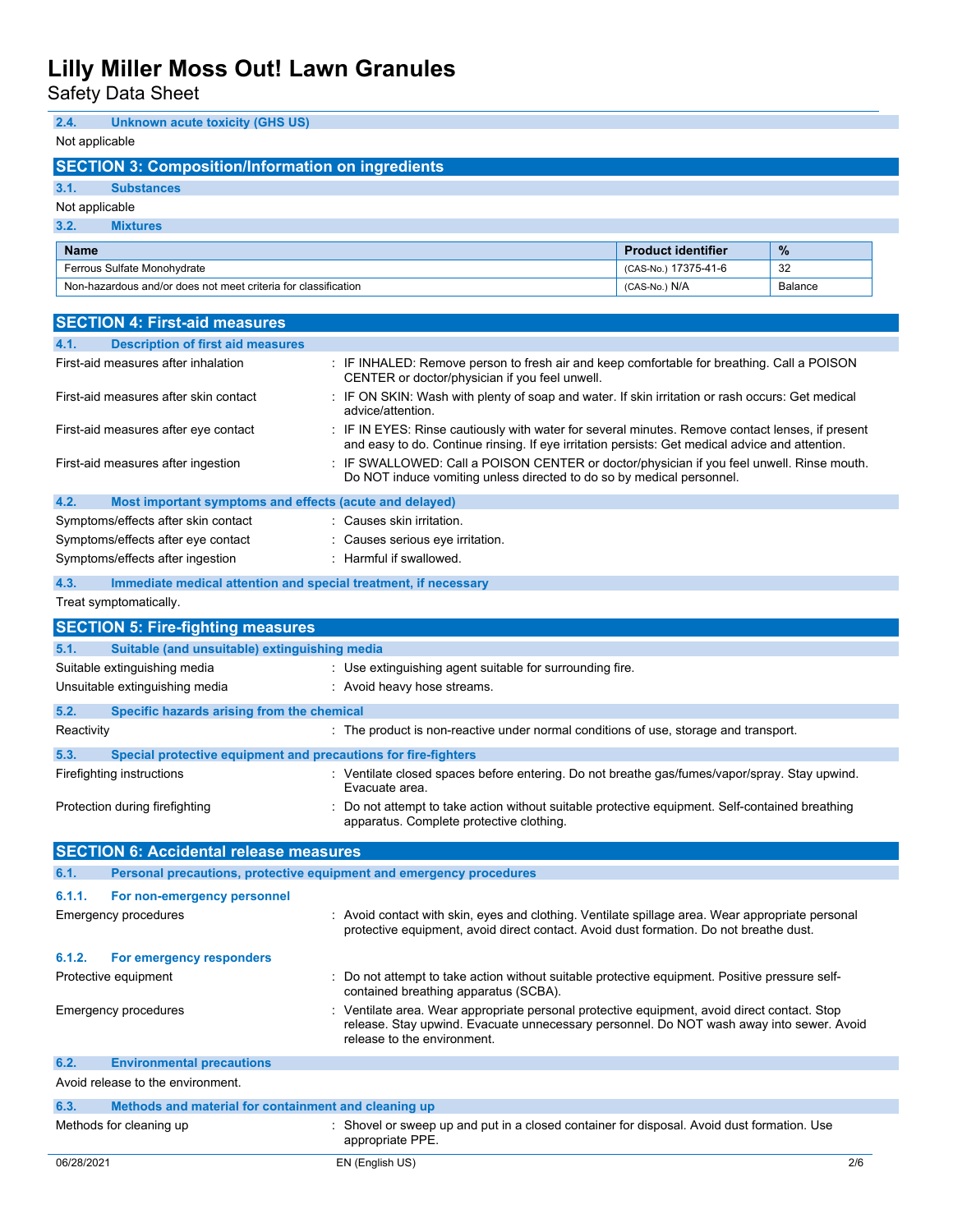Safety Data Sheet

|      | <b>SECTION 7: Handling and storage</b>                       |                                                                                                                                                                                                            |
|------|--------------------------------------------------------------|------------------------------------------------------------------------------------------------------------------------------------------------------------------------------------------------------------|
| 7.1. | <b>Precautions for safe handling</b>                         |                                                                                                                                                                                                            |
|      | Precautions for safe handling                                | : Ensure good ventilation of the work station. Do not handle until all safety precautions have<br>been read and understood. Wear personal protective equipment.                                            |
|      | Hygiene measures                                             | : Do not eat, drink or smoke when using this product. Always wash hands after handling the<br>product.                                                                                                     |
| 7.2. | Conditions for safe storage, including any incompatibilities |                                                                                                                                                                                                            |
|      | Storage conditions                                           | : Store in a well-ventilated place. Keep cool. Keep container tightly closed. Store in original<br>container. Avoid excess heat. Avoid humid, wet or moist conditions. Keep only in original<br>container. |
|      | Incompatible materials                                       | : Strong bases. Strong oxidizers.                                                                                                                                                                          |

## **SECTION 8: Exposure controls/personal protection 8.1. Control parameters**

| Ferrous Sulfate Monohydrate (17375-41-6) |                  |                     |
|------------------------------------------|------------------|---------------------|
| <b>ACGIH</b>                             | ACGIH OEL TWA    | 1 mg/m <sup>3</sup> |
| OSHA                                     | OSHA PEL TWA [1] | 1 mg/m <sup>3</sup> |
| <b>NIOSH</b>                             | NIOSH REL TWA    | 1 mg/m <sup>3</sup> |

| 8.2. | <b>Appropriate engineering controls</b> |                                                                                                                                         |
|------|-----------------------------------------|-----------------------------------------------------------------------------------------------------------------------------------------|
|      | Appropriate engineering controls        | : Adequate ventilation systems as needed to control concentrations of airborne contaminants<br>below applicable threshold limit values. |

Environmental exposure controls : Avoid release to the environment.

### **8.3. Individual protection measures/Personal protective equipment**

### **Hand protection:**

Protective gloves

#### **Eye protection:**

Safety glasses

#### **Skin and body protection:**

It is recommended for handlers to wear appropriate clothing to prevent skin contact including long sleeves, long pants, socks and shoes.

#### **Respiratory protection:**

In case of insufficient ventilation, use NIOSH approved respiratory protection.



| <b>SECTION 9: Physical and chemical properties</b> |                                                       |     |  |
|----------------------------------------------------|-------------------------------------------------------|-----|--|
| 9.1.                                               | Information on basic physical and chemical properties |     |  |
| Physical state                                     | : Solid                                               |     |  |
| Appearance                                         | : Gray to black granules                              |     |  |
| Color                                              | : Gray/black                                          |     |  |
| Odor                                               | : Odorless                                            |     |  |
| Odor threshold                                     | : No data available                                   |     |  |
| рH                                                 | : No data available                                   |     |  |
| Melting point                                      | : No data available                                   |     |  |
| Freezing point                                     | : No data available                                   |     |  |
| Boiling point                                      | : No data available                                   |     |  |
| Flash point                                        | : Not applicable                                      |     |  |
| 06/28/2021                                         | EN (English US)                                       | 3/6 |  |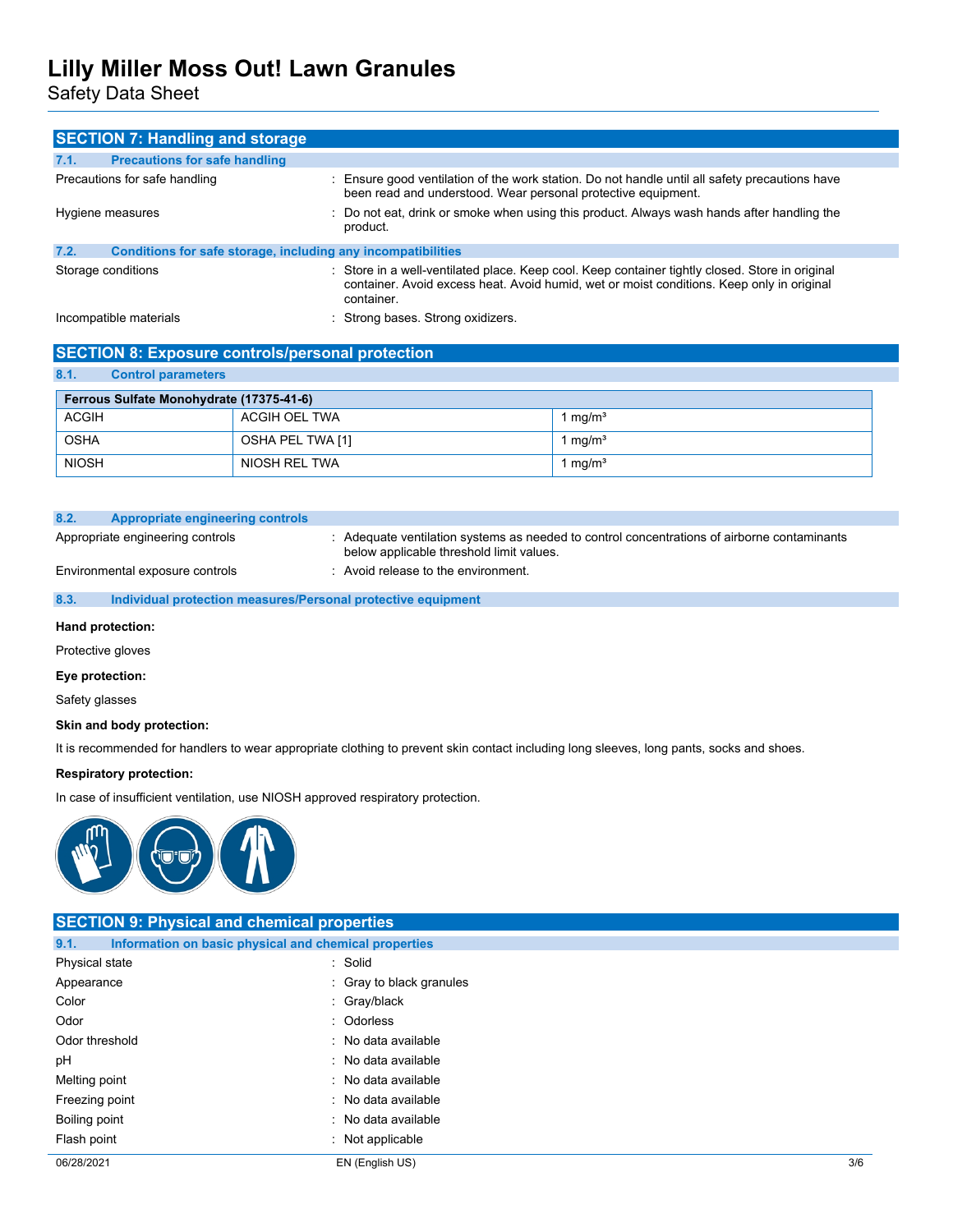# Safety Data Sheet

| Relative evaporation rate (butyl acetate=1)     | : No data available              |
|-------------------------------------------------|----------------------------------|
| Flammability (solid, gas)                       | : Non-flammable                  |
| Vapor pressure                                  | No data available                |
| Relative vapor density at 20 °C                 | : No data available              |
| Relative density                                | : No data available              |
| <b>Bulk density</b>                             | $: 60$ to 70 lbs/ft <sup>3</sup> |
| Solubility                                      | Insoluble                        |
| Partition coefficient n-octanol/water (Log Pow) | : No data available              |
| Auto-ignition temperature                       | : Not applicable                 |
| Decomposition temperature                       | : No data available              |
| Viscosity, kinematic                            | : Not applicable                 |
| Viscosity, dynamic                              | : Not applicable                 |
| <b>Explosion limits</b>                         | : Not applicable                 |
| <b>Explosive properties</b>                     | : Not explosive                  |
| Oxidizing properties                            | Not applicable                   |
|                                                 |                                  |

#### **9.2. Other information**

No additional information available

## **SECTION 10: Stability and reactivity**

#### **10.1. Reactivity**

The product is non-reactive under normal conditions of use, storage and transport.

### **10.2. Chemical stability**

Stable under normal conditions.

#### **10.3. Possibility of hazardous reactions**

No dangerous reactions known under normal conditions of use. Hazardous polymerization will not occur.

#### **10.4. Conditions to avoid**

Avoid extreme temperatures. Avoid humid, moist or wet conditions.

### **10.5. Incompatible materials**

Strong bases. Strong oxidizing agents.

#### **10.6. Hazardous decomposition products**

Under normal conditions of storage and use, hazardous decomposition products should not be produced. Decomposes upon heating to produce toxic gases including sulfur oxides.

### **SECTION 11: Toxicological information**

#### **11.1. Information on toxicological effects**

| Ferrous Sulfate Monohydrate (17375-41-6)              |                                |           |
|-------------------------------------------------------|--------------------------------|-----------|
| LD50 oral rat                                         |                                | 319 mg/kg |
|                                                       |                                |           |
| <b>GHS-US Properties</b>                              | <b>Classification</b>          |           |
| Acute toxicity (oral)                                 | Harmful if swallowed.          |           |
| Acute toxicity (dermal)                               | Not classified                 |           |
| Acute toxicity (inhalation)                           | Not classified                 |           |
| Skin corrosion/irritation                             | Causes skin irritation.        |           |
| Serious eye damage/irritation                         | Causes serious eye irritation. |           |
| Respiratory or skin sensitization                     | Not classified                 |           |
| Germ cell mutagenicity                                | Not classified                 |           |
| Carcinogenicity                                       | Not classified                 |           |
| Reproductive toxicity                                 | Not classified                 |           |
| Specific target organ toxicity<br>(single exposure)   | Not classified                 |           |
| Specific target organ toxicity<br>(repeated exposure) | Not classified                 |           |
| Aspiration hazard                                     | Not classified                 |           |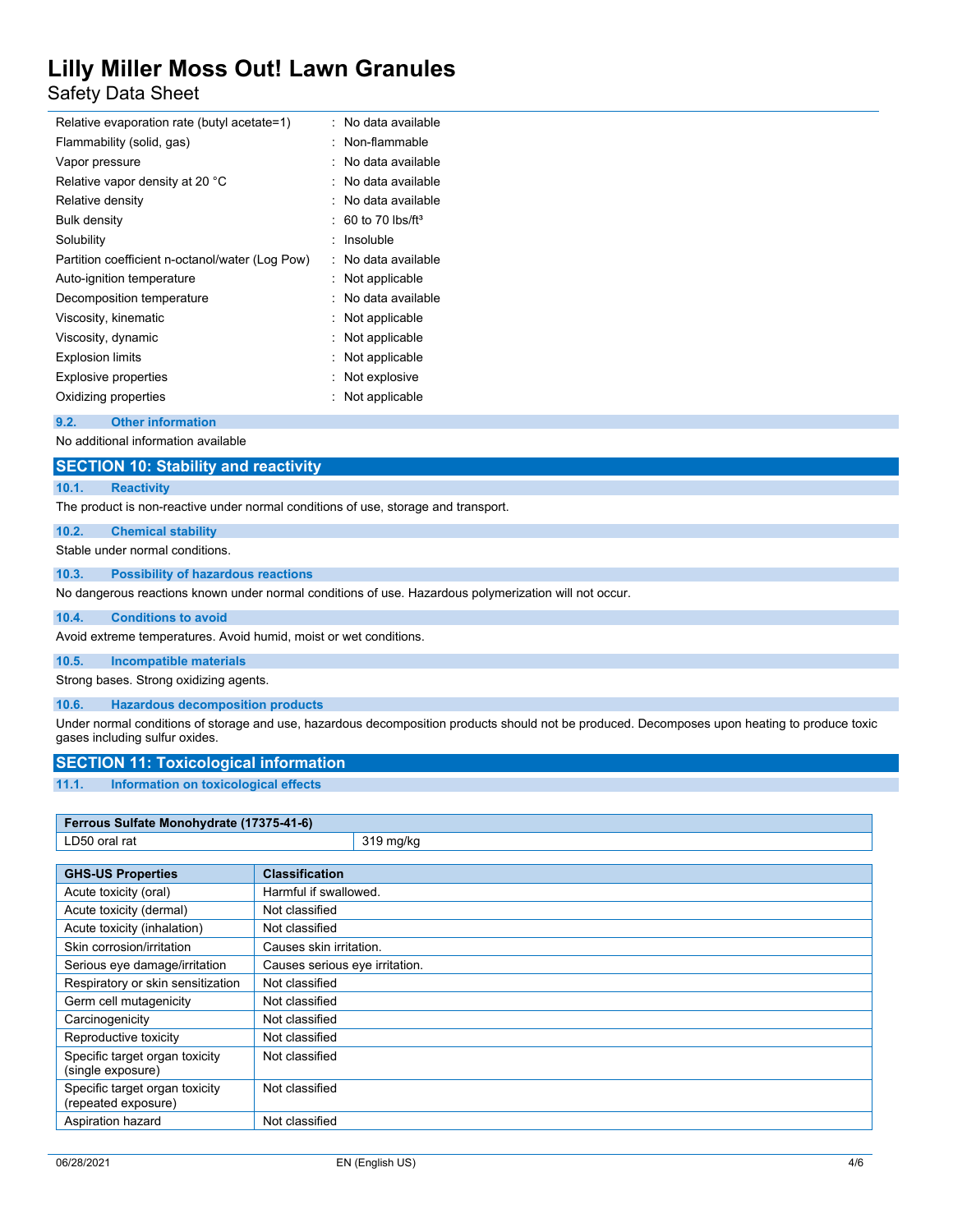Safety Data Sheet

| <b>Potential health effects</b> |                                                                |
|---------------------------------|----------------------------------------------------------------|
| <b>Inhalation</b>               |                                                                |
| Acute                           | : Exposure to dust may cause nasal and respiratory irritation. |
| <b>Skin</b>                     |                                                                |
| Acute                           | : Causes skin irritation.                                      |
| Eye                             |                                                                |
| Acute                           | : Causes serious eye irritation.                               |
| Ingestion                       |                                                                |
| Acute                           | : Harmful if swallowed.                                        |
| <b>Mutagenicity</b>             | Not classified.                                                |
| Carcinogenicity                 | Not classified.                                                |
| <b>Reproductive Effects</b>     | : Not classified.                                              |

# **SECTION 12: Ecological information**

| 12.1.             | <b>Toxicity</b>                     |  |
|-------------------|-------------------------------------|--|
| No data available |                                     |  |
|                   | 12.2. Persistence and degradability |  |
| No data available |                                     |  |
|                   | 12.3. Bioaccumulative potential     |  |
| No data available |                                     |  |
|                   | 12.4. Mobility in soil              |  |
| No data available |                                     |  |
|                   | 12.5. Other adverse effects         |  |
| No data available |                                     |  |

## **SECTION 13: Disposal considerations**

**13.1. Disposal methods**

Product/Packaging disposal recommendations : Dispose of content and/or container in accordance with local, regional, national, and/or international regulations.

| <b>SECTION 14: Transport information</b> |                  |                             |                                      |               |                                        |
|------------------------------------------|------------------|-----------------------------|--------------------------------------|---------------|----------------------------------------|
|                                          | <b>UN number</b> | <b>Proper Shipping Name</b> | <b>Transport hazard</b><br>class(es) | Packing group | <b>Environmental hazards</b>           |
| <b>DOT</b>                               | Not regulated    | Not regulated               | Not regulated                        | Not regulated | $RQ$ : Ferrous sulfate = 1,000<br>lbs. |
| <b>IMDG</b>                              | Not regulated    | Not regulated               | Not regulated                        | Not regulated | Not applicable                         |
| <b>IATA</b>                              | Not regulated    | Not regulated               | Not regulated                        | Not regulated | Not applicable                         |

## **SECTION 15: Regulatory information**

**15.1. US Federal regulations**

| Ferrous Sulfate Monohydrate (17375-41-6)                                                                                                                                                                                                                                                                                                                                                                                                                                                                                                          |                                                                                                                                                                                                                                                                                                                                                                                                           |  |
|---------------------------------------------------------------------------------------------------------------------------------------------------------------------------------------------------------------------------------------------------------------------------------------------------------------------------------------------------------------------------------------------------------------------------------------------------------------------------------------------------------------------------------------------------|-----------------------------------------------------------------------------------------------------------------------------------------------------------------------------------------------------------------------------------------------------------------------------------------------------------------------------------------------------------------------------------------------------------|--|
| <b>CERCLA RQ</b>                                                                                                                                                                                                                                                                                                                                                                                                                                                                                                                                  | 1000 lb                                                                                                                                                                                                                                                                                                                                                                                                   |  |
| <b>EPA Labelling</b>                                                                                                                                                                                                                                                                                                                                                                                                                                                                                                                              |                                                                                                                                                                                                                                                                                                                                                                                                           |  |
| <b>EPA Registration Number</b>                                                                                                                                                                                                                                                                                                                                                                                                                                                                                                                    | 802-543                                                                                                                                                                                                                                                                                                                                                                                                   |  |
| This chemical is a pesticide product registered by the United States Environmental Protection Agency and is subject to certain labeling<br>requirements under federal pesticide law. These requirements differ from the classification criteria and hazard information required for safety<br>data sheets (SDS), and for workplace labels of non-pesticide chemicals. The hazard information required on the pesticide label is reproduced<br>below. The pesticide label also includes other important information, including directions for use. |                                                                                                                                                                                                                                                                                                                                                                                                           |  |
| <b>FIFRA Hazard statements</b>                                                                                                                                                                                                                                                                                                                                                                                                                                                                                                                    | Caution                                                                                                                                                                                                                                                                                                                                                                                                   |  |
| <b>FIFRA Precautionary statements</b>                                                                                                                                                                                                                                                                                                                                                                                                                                                                                                             | KEEP OUT OF REACH OF CHILDREN.                                                                                                                                                                                                                                                                                                                                                                            |  |
| FIFRA Hazards to Humans and Domestic<br>Animals                                                                                                                                                                                                                                                                                                                                                                                                                                                                                                   | Causes eye irritation. Do not get in eyes, on skin or clothing. Harmful if swallowed, inhaled or<br>absorbed through skin. Avoid breathing dust. Remove contaminated clothing and wash before<br>reuse. Wash thoroughly with soap and water after handling and before eating or smoking. Do<br>not allow persons or pets in treated areas until granules have been watered in and treated<br>area is dry. |  |